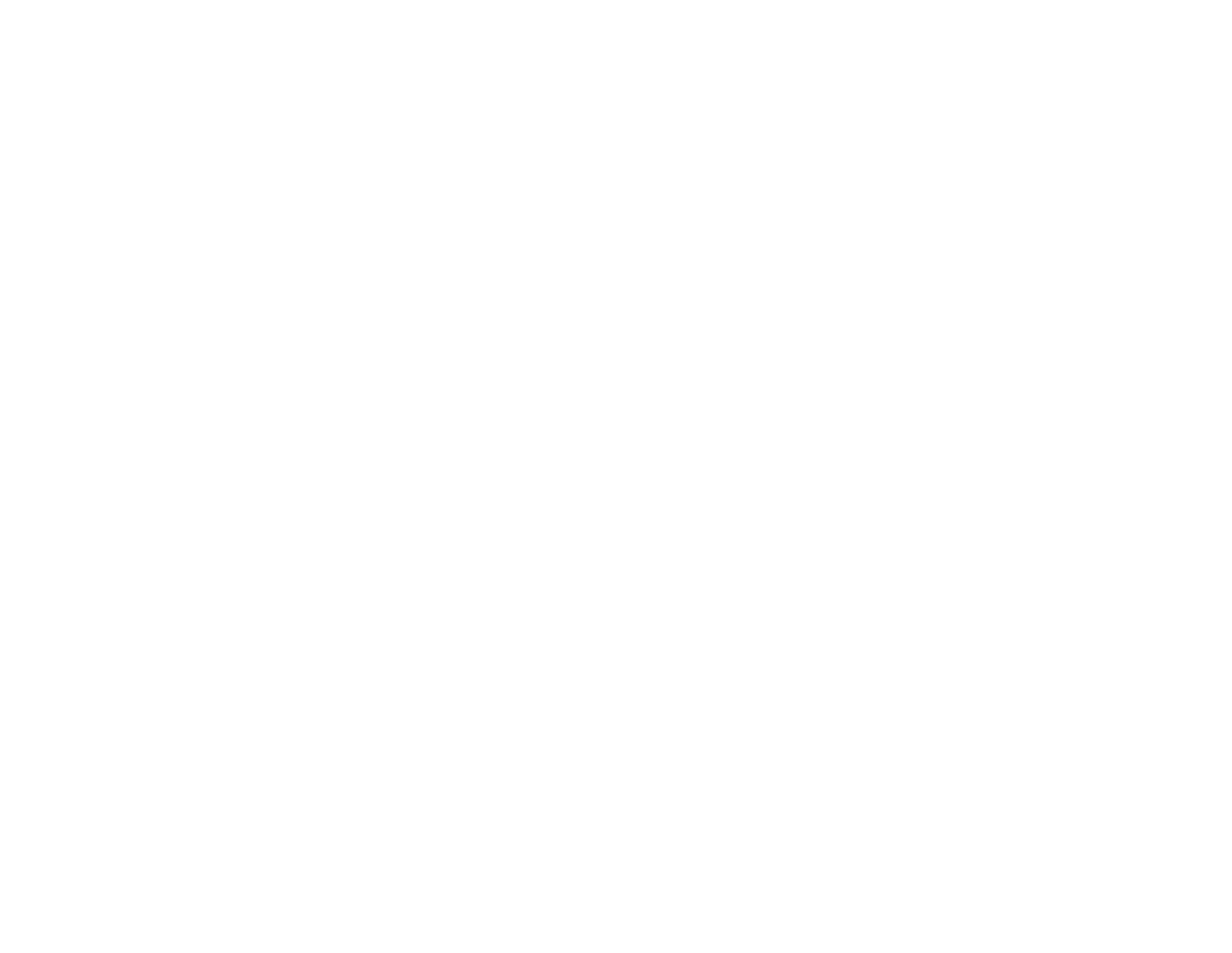|                                                         |                                   |                                                          |     |            |                                                      |     |        |        |                |                          | Two                      |     |        |         |                |       |                          |                          |                          |                                                                                                  |                          |                |
|---------------------------------------------------------|-----------------------------------|----------------------------------------------------------|-----|------------|------------------------------------------------------|-----|--------|--------|----------------|--------------------------|--------------------------|-----|--------|---------|----------------|-------|--------------------------|--------------------------|--------------------------|--------------------------------------------------------------------------------------------------|--------------------------|----------------|
|                                                         |                                   | or<br><b>African</b><br>American<br>Pacific More<br>Econ |     | <b>Non</b> |                                                      |     |        |        |                |                          |                          |     |        |         |                |       |                          |                          |                          |                                                                                                  |                          |                |
|                                                         |                                   |                                                          |     |            | <b>State District Campus American Hispanic White</b> |     |        |        |                |                          |                          |     | Econ   |         |                |       |                          |                          |                          | Indian Asian Islander Races Disady Disady CWD CWOD EL Male Female Migrant Homeless Care Military | <b>Foster</b>            |                |
| Science                                                 | All Students 12%                  |                                                          | 7%  | 9%         |                                                      | 9%  | 17%    |        |                |                          | $\overline{\phantom{a}}$ | 9%  | 13%    | 0%      | 11%            |       | 7% 12%                   | 6%                       |                          |                                                                                                  |                          |                |
|                                                         | <b>CWD</b>                        | 6%                                                       | 4%  | 0%         |                                                      | 0%  | $\ast$ |        |                |                          |                          | 0%  | $\ast$ | 0%      | $\overline{a}$ | $0\%$ | 0%                       | $\ast$                   |                          |                                                                                                  |                          |                |
|                                                         | <b>CWOD</b>                       | 13%                                                      | 7%  | 11%        | $\overline{a}$                                       | 10% | $\ast$ |        |                | $\sim$                   | $\overline{\phantom{a}}$ | 10% | 14%    |         | 11%            |       | 7% 15%                   | 6%                       |                          |                                                                                                  |                          |                |
|                                                         | EL                                | 4%                                                       | 5%  | 7%         | $\sim$                                               | 7%  | $\ast$ |        |                |                          | $\overline{\phantom{0}}$ | 7%  | 0%     | 0%      | 7%             |       | 7% 10%                   | 3%                       |                          |                                                                                                  |                          |                |
|                                                         | Male                              | 14%                                                      | 8%  | 12%        | $\overline{\phantom{a}}$                             | 11% | $\ast$ |        | $\sim$         | $\overline{a}$           | $\overline{\phantom{a}}$ | 11% | $\ast$ | 0%      |                |       | 15% 10% 12%              | $\overline{\phantom{a}}$ |                          |                                                                                                  |                          |                |
|                                                         | Female                            | 10%                                                      | 6%  | 6%         | $\overline{a}$                                       | 6%  | $\ast$ |        |                |                          | H                        | 7%  | $\ast$ | $\ast$  | $6\%$          | 3%    |                          | 6%                       |                          |                                                                                                  |                          |                |
| <b>STAAR Percent at Approaches Grade Level or Above</b> |                                   |                                                          |     |            |                                                      |     |        |        |                |                          |                          |     |        |         |                |       |                          |                          |                          |                                                                                                  |                          |                |
| <b>All Grades</b>                                       |                                   |                                                          |     |            |                                                      |     |        |        |                |                          |                          |     |        |         |                |       |                          |                          |                          |                                                                                                  |                          |                |
| All Subjects                                            | All Students 67%                  |                                                          | 63% | 61%        | $\ast$                                               | 63% | 39%    | $\ast$ |                |                          | *                        | 60% |        | 73% 30% |                |       | 64% 64% 65%              | 58%                      | $\overline{a}$           | 17%                                                                                              |                          |                |
|                                                         | <b>CWD</b>                        | 38%                                                      | 31% | 30%        | $\overline{a}$                                       | 36% | 0%     |        |                | $\sim$                   | $\ast$                   | 26% | $\ast$ | 30%     |                |       | $-32\%$ 27%              | 40%                      | $\overline{\phantom{a}}$ |                                                                                                  | $\overline{\phantom{a}}$ |                |
|                                                         | <b>CWOD</b>                       | 71%                                                      | 66% | 64%        | $\ast$                                               | 65% | 55%    | $\ast$ |                |                          | $\ast$                   | 63% | 72%    |         |                |       | 64% 66% 69%              | 59%                      | $\overline{\phantom{a}}$ | 17%                                                                                              |                          |                |
|                                                         | EL                                | 47%                                                      | 54% | 64%        | $\overline{\phantom{a}}$                             | 64% | $\ast$ |        |                | $\overline{\phantom{a}}$ | $\overline{\phantom{a}}$ | 63% | 78%    | 32%     |                |       | 66% 64% 68%              | 60%                      | $\sim$                   |                                                                                                  |                          |                |
|                                                         | Male                              | 65%                                                      | 60% | 65%        | $\ast$                                               | 66% | 62%    | $\ast$ |                | $\overline{a}$           | $\ast$                   | 63% |        | 83% 27% |                |       | 69% 68% 65%              | $\overline{\phantom{a}}$ | $\overline{a}$           | 17%                                                                                              |                          |                |
|                                                         | Female                            | 69%                                                      | 65% | 58%        | $\overline{\phantom{a}}$                             | 60% | 20%    |        |                | $\overline{\phantom{a}}$ | $\ast$                   | 58% |        | 62% 40% | 59% 60%        |       |                          | 58%                      | $\overline{\phantom{a}}$ |                                                                                                  |                          |                |
| Reading                                                 | All Students 68%                  |                                                          | 62% | 62%        | $\ast$                                               | 64% | 36%    | $\ast$ |                | $\overline{\phantom{a}}$ | $\ast$                   | 61% |        | 83% 26% |                |       | 65% 65% 63%              | 62%                      |                          | $\ast$                                                                                           |                          |                |
|                                                         | <b>CWD</b>                        | 35%                                                      | 26% | 26%        |                                                      | 32% | $\ast$ |        |                |                          | $\ast$                   | 23% | $\ast$ | 26%     |                |       | $-27\%$ 18%              | 50%                      |                          |                                                                                                  |                          |                |
|                                                         | <b>CWOD</b>                       | 72%                                                      | 66% | 65%        | $\ast$                                               | 66% | 50%    | $\ast$ | $\blacksquare$ | $\overline{\phantom{a}}$ | $\ast$                   | 64% | 83%    |         |                |       | 65% 67% 68%              | 63%                      |                          | $\ast$                                                                                           |                          |                |
|                                                         | ΕL                                | 46%                                                      | 51% | 65%        |                                                      | 65% | $\ast$ |        |                |                          |                          | 64% |        | 91% 27% |                |       | 67% 65% 66%              | 64%                      |                          |                                                                                                  |                          |                |
|                                                         | Male                              | 63%                                                      | 57% | 63%        | $\ast$                                               | 64% | 60%    | $\ast$ |                | $\overline{a}$           | $\ast$                   | 61% | 85%    | 18%     |                |       | 68% 66% 63%              | $\overline{\phantom{a}}$ |                          | $\ast$                                                                                           |                          |                |
|                                                         | Female                            | 72%                                                      | 68% | 62%        | $\overline{a}$                                       | 64% | 17%    |        |                |                          | $\ast$                   | 61% | 82%    | 50%     | 63% 64%        |       |                          | 62%                      |                          |                                                                                                  |                          |                |
|                                                         | Mathematics All Students          | 65%                                                      | 62% | 60%        | $\ast$                                               | 61% | 36%    | $\ast$ |                | $\overline{\phantom{a}}$ | $\ast$                   | 59% |        | 67% 35% |                |       | 62% 62% 64%              | 56%                      | $\overline{\phantom{a}}$ | $\ast$                                                                                           |                          |                |
|                                                         | <b>CWD</b>                        | 39%                                                      | 34% | 35%        | $\overline{a}$                                       | 42% | $\ast$ |        |                | $\overline{a}$           | $\ast$                   | 32% | $\ast$ | 35%     |                |       | $-36\%$ 35%              | 33%                      |                          |                                                                                                  |                          |                |
|                                                         | <b>CWOD</b>                       | 68%                                                      | 66% | 62%        | $\ast$                                               | 62% | 50%    | $\ast$ |                |                          | $\ast$                   | 61% | 65%    |         |                |       | 62% 63% 67%              | 57%                      |                          | $\ast$                                                                                           |                          |                |
|                                                         | EL.                               | 49%                                                      | 59% | 62%        | $\overline{\phantom{a}}$                             | 62% | $\ast$ |        |                | $\overline{a}$           |                          | 62% |        | 64% 36% |                |       | 63% 62% 66%              | 58%                      |                          |                                                                                                  |                          |                |
|                                                         | Male                              | 65%                                                      | 63% | 64%        | $\ast$                                               | 65% | 60%    | $\ast$ |                |                          | $\ast$                   | 63% | 77%    | 35%     |                |       | 67% 66% 64%              |                          |                          | $\ast$                                                                                           |                          |                |
|                                                         | Female                            | 65%                                                      | 62% | 56%        | $\overline{\phantom{a}}$                             | 58% | 17%    |        |                | $\sim$                   | $\ast$                   | 56% | 55%    | 33%     | 57% 58%        |       | $\overline{\phantom{a}}$ | 56%                      |                          |                                                                                                  |                          |                |
| Science                                                 | All Students 70%                  |                                                          | 65% | 63%        | $\sim$                                               | 64% | 50%    |        |                |                          | $\overline{\phantom{a}}$ | 63% |        | 63% 29% |                |       | 68% 66% 73%              | 52%                      |                          |                                                                                                  |                          |                |
|                                                         | <b>CWD</b>                        | 42%                                                      | 37% | 29%        | $\overline{a}$                                       | 33% |        |        |                | $\overline{\phantom{a}}$ |                          | 23% |        | 29%     |                |       | $-33\%$ 27%              | $\ast$                   |                          |                                                                                                  |                          |                |
|                                                         | <b>CWOD</b>                       | 74%                                                      | 68% | 68%        | $\overline{\phantom{a}}$                             | 68% | $\ast$ |        |                | $\overline{a}$           | $\overline{\phantom{a}}$ | 69% | 57%    | $\sim$  |                |       | 68% 69% 83%              | 53%                      |                          |                                                                                                  |                          |                |
|                                                         | EL                                | 47%                                                      | 53% | 66%        | $\overline{\phantom{a}}$                             | 65% | $\ast$ |        |                | $\overline{\phantom{a}}$ | $\overline{\phantom{a}}$ | 65% |        | 80% 33% |                |       | 69% 66% 78%              | 51%                      |                          |                                                                                                  |                          |                |
|                                                         | Male                              | 70%                                                      | 66% | 73%        | $\mathbf{r}$                                         | 73% | $\ast$ |        | $\overline{a}$ | $\overline{\phantom{a}}$ |                          | 71% | $\ast$ | 27%     |                |       | 83% 78% 73%              | $\sim$                   |                          |                                                                                                  |                          |                |
|                                                         | Female                            | 71%                                                      | 65% | 52%        |                                                      | 53% | $\ast$ |        |                |                          |                          | 54% | $\ast$ |         | 53% 51%        |       |                          | 52%                      |                          |                                                                                                  |                          |                |
| <b>STAAR Percent at Meets Grade Level or Above</b>      |                                   |                                                          |     |            |                                                      |     |        |        |                |                          |                          |     |        |         |                |       |                          |                          |                          |                                                                                                  |                          |                |
| <b>All Grades</b>                                       |                                   |                                                          |     |            |                                                      |     |        |        |                |                          |                          |     |        |         |                |       |                          |                          |                          |                                                                                                  |                          |                |
|                                                         | All Subjects   All Students   41% |                                                          | 34% | 32%        | $\ast$                                               | 33% | 21%    |        |                |                          | *                        | 31% |        | 48% 20% |                |       | 33% 33% 34%              | 30%                      | $\overline{a}$           | $0\%$                                                                                            |                          |                |
|                                                         | <b>CWD</b>                        | 21%                                                      | 16% | 20%        | $\overline{a}$                                       | 24% | 0%     |        |                | H                        | $\ast$                   | 16% | $\ast$ | 20%     |                |       | $-25%$ 13%               | 40%                      | ш.                       |                                                                                                  |                          |                |
|                                                         | <b>CWOD</b>                       | 44%                                                      | 36% | 33%        | $\ast$                                               | 33% | 30%    | $\ast$ |                | $\overline{\phantom{a}}$ | $\ast$                   | 32% | 45%    |         |                |       | 33% 33% 36%              | 30%                      | $\overline{\phantom{a}}$ | 0%                                                                                               |                          |                |
|                                                         | EL                                | 20%                                                      | 25% | 33%        | $\overline{\phantom{a}}$                             | 33% | $\ast$ |        |                | $\overline{a}$           | $\overline{a}$           | 32% | 48%    | 25%     |                |       | 33% 33% 36%              | 30%                      | $\overline{a}$           |                                                                                                  |                          |                |
|                                                         | Male                              | 40%                                                      | 33% | 34%        | $\ast$                                               | 34% | 38%    | $\ast$ |                |                          | $\ast$                   | 32% | 53%    | 13%     |                |       | 36% 36% 34%              |                          |                          | 0%                                                                                               |                          |                |
|                                                         | Female                            | 42%                                                      | 35% | 30%        |                                                      | 31% | 7%     |        |                |                          | $\ast$                   | 29% |        | 42% 40% | 30% 30%        |       |                          | 30%                      |                          |                                                                                                  | $\overline{a}$           | $\overline{a}$ |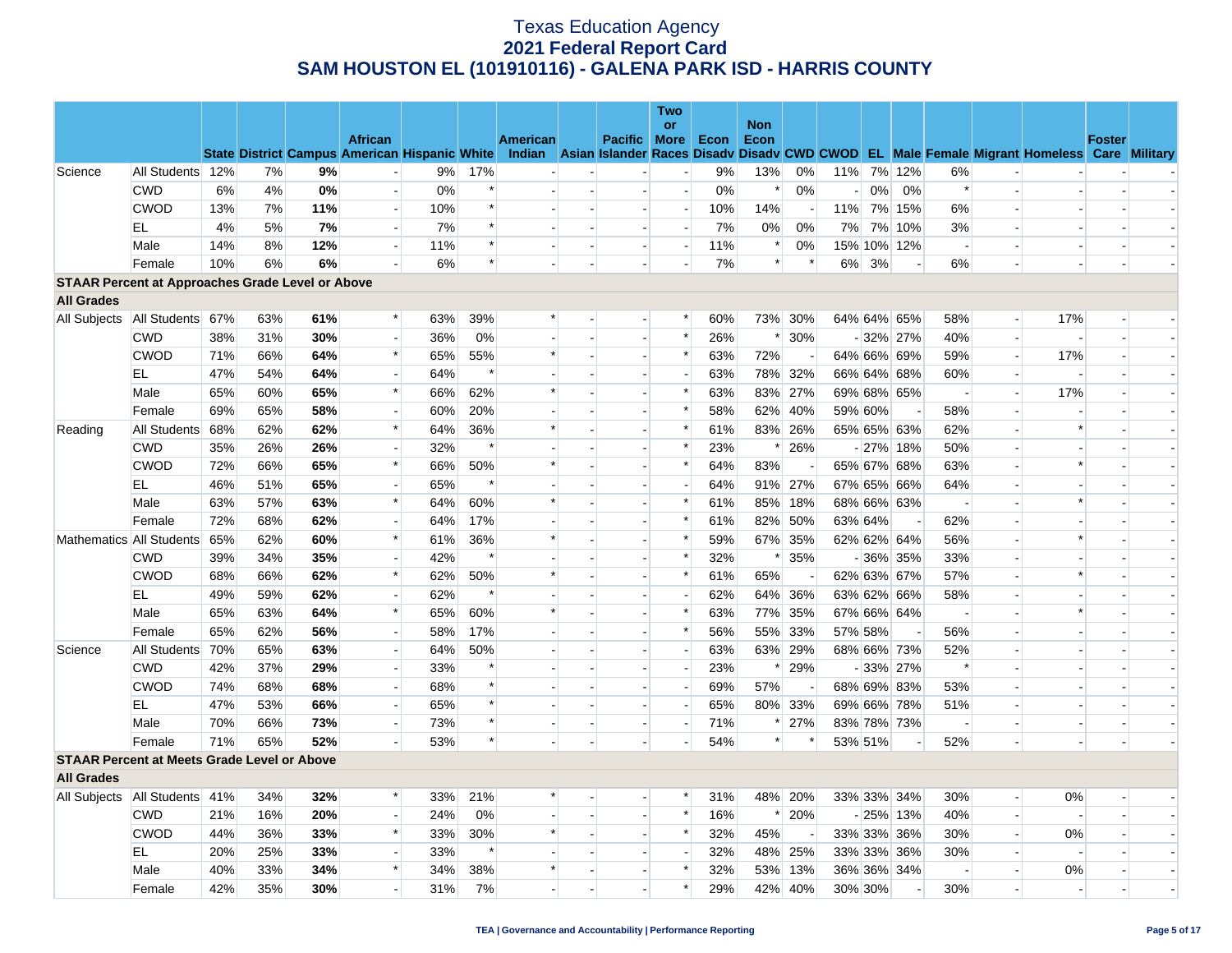|                                             |                          |     |     |     |                          |                                                      |        |                 |                          | <b>Two</b>               |      |                    |                          |                |         |                          |                          |                          |                                                                                                  |               |  |
|---------------------------------------------|--------------------------|-----|-----|-----|--------------------------|------------------------------------------------------|--------|-----------------|--------------------------|--------------------------|------|--------------------|--------------------------|----------------|---------|--------------------------|--------------------------|--------------------------|--------------------------------------------------------------------------------------------------|---------------|--|
|                                             |                          |     |     |     | <b>African</b>           |                                                      |        | <b>American</b> | Pacific More             | or                       | Econ | <b>Non</b><br>Econ |                          |                |         |                          |                          |                          |                                                                                                  | <b>Foster</b> |  |
|                                             |                          |     |     |     |                          | <b>State District Campus American Hispanic White</b> |        |                 |                          |                          |      |                    |                          |                |         |                          |                          |                          | Indian Asian Islander Races Disady Disady CWD CWOD EL Male Female Migrant Homeless Care Military |               |  |
| Reading                                     | All Students 44%         |     | 35% | 32% |                          | 33%                                                  | 18%    |                 |                          |                          | 30%  |                    | 54% 22%                  |                |         | 32% 31% 31%              | 32%                      |                          |                                                                                                  |               |  |
|                                             | <b>CWD</b>               | 20% | 15% | 22% | $\overline{a}$           | 26%                                                  | $\ast$ |                 | $\overline{\phantom{a}}$ | $\ast$                   | 18%  |                    | * 22%                    |                |         | $-27\%$ 12%              | 50%                      | $\overline{\phantom{a}}$ |                                                                                                  |               |  |
|                                             | <b>CWOD</b>              | 47% | 37% | 32% | $\ast$                   | 33%                                                  | 25%    | $\ast$          |                          | $\ast$                   | 31%  | 52%                |                          |                |         | 32% 31% 33%              | 32%                      |                          | $\ast$                                                                                           |               |  |
|                                             | EL                       | 20% | 23% | 31% | $\overline{a}$           | 31%                                                  | $\ast$ |                 |                          | $\overline{\phantom{a}}$ | 30%  |                    | 55% 27%                  |                |         | 31% 31% 31%              | 31%                      | $\rightarrow$            |                                                                                                  |               |  |
|                                             | Male                     | 40% | 31% | 31% | $\ast$                   | 31%                                                  | 40%    |                 |                          | $\ast$                   | 28%  |                    | 62% 12%                  |                |         | 33% 31% 31%              | $\overline{\phantom{a}}$ |                          |                                                                                                  |               |  |
|                                             | Female                   | 48% | 39% | 32% |                          | 34%                                                  | 0%     |                 |                          | $\ast$                   | 31%  | 45%                | 50%                      |                | 32% 31% |                          | 32%                      |                          |                                                                                                  |               |  |
|                                             | Mathematics All Students | 37% | 32% | 33% | $\ast$                   | 34%                                                  | 27%    | $\ast$          | $\overline{a}$           | $\ast$                   | 32%  |                    | 46% 17%                  |                |         | 34% 36% 36%              | 30%                      | $\overline{a}$           | $\ast$                                                                                           |               |  |
|                                             | <b>CWD</b>               | 21% | 16% | 17% |                          | 21%                                                  | $\ast$ |                 |                          | $\ast$                   | 14%  |                    | $*17%$                   |                |         | $-18\%$ 12%              | 33%                      |                          |                                                                                                  |               |  |
|                                             | <b>CWOD</b>              | 39% | 34% | 34% | $\ast$                   | 35%                                                  | 38%    | $\ast$          |                          | $\ast$                   | 34%  | 43%                |                          |                |         | 34% 37% 39%              | 30%                      | $\sim$ )                 | $\ast$                                                                                           |               |  |
|                                             | EL                       | 20% | 28% | 36% |                          | 36%                                                  | $\ast$ |                 |                          |                          | 35%  |                    | 45% 18%                  |                |         | 37% 36% 41%              | 32%                      |                          |                                                                                                  |               |  |
|                                             | Male                     | 37% | 33% | 36% | $\ast$                   | 37%                                                  | 40%    | *               |                          | $\ast$                   | 35%  |                    | 46% 12%                  |                |         | 39% 41% 36%              | $\overline{\phantom{a}}$ |                          |                                                                                                  |               |  |
|                                             | Female                   | 36% | 31% | 30% | $\overline{\phantom{a}}$ | 31%                                                  | 17%    |                 |                          | $\ast$                   | 29%  |                    | 45% 33%                  |                | 30% 32% |                          | 30%                      | $\overline{\phantom{a}}$ |                                                                                                  |               |  |
| Science                                     | All Students             | 43% | 35% | 28% |                          | 29%                                                  | 17%    |                 |                          |                          | 28%  |                    | 38% 21%                  |                |         | 29% 28% 34%              | 22%                      |                          |                                                                                                  |               |  |
|                                             | <b>CWD</b>               | 22% | 19% | 21% | $\overline{a}$           | 25%                                                  | $\ast$ |                 |                          |                          | 15%  | $\ast$             | 21%                      |                |         | $-33\%$ 18%              | $\ast$                   | $\overline{a}$           |                                                                                                  |               |  |
|                                             | <b>CWOD</b>              | 46% | 36% | 29% | $\overline{\phantom{a}}$ | 30%                                                  | $\ast$ |                 |                          |                          | 30%  | 29%                |                          |                |         | 29% 27% 38%              | 21%                      | $\overline{\phantom{a}}$ |                                                                                                  |               |  |
|                                             | EL                       | 17% | 21% | 28% |                          | 28%                                                  | $\ast$ |                 |                          |                          | 27%  |                    | 40% 33%                  |                |         | 27% 28% 37%              | 17%                      |                          |                                                                                                  |               |  |
|                                             | Male                     | 44% | 36% | 34% | $\blacksquare$           | 34%                                                  | $\ast$ |                 | $\overline{\phantom{a}}$ | $\overline{\phantom{a}}$ | 33%  |                    | $*18%$                   |                |         | 38% 37% 34%              | $\overline{\phantom{a}}$ | $\overline{\phantom{a}}$ |                                                                                                  |               |  |
|                                             | Female                   | 42% | 33% | 22% |                          | 23%                                                  | $\ast$ |                 |                          |                          | 22%  | $\ast$             | ∗                        |                | 21% 17% |                          | 22%                      |                          |                                                                                                  |               |  |
| <b>STAAR Percent at Masters Grade Level</b> |                          |     |     |     |                          |                                                      |        |                 |                          |                          |      |                    |                          |                |         |                          |                          |                          |                                                                                                  |               |  |
| <b>All Grades</b>                           |                          |     |     |     |                          |                                                      |        |                 |                          |                          |      |                    |                          |                |         |                          |                          |                          |                                                                                                  |               |  |
| All Subjects   All Students   18%           |                          |     | 12% | 14% | *                        | 15%                                                  | 7%     |                 | $\overline{\phantom{a}}$ | $\ast$                   | 14%  | 23%                | 2%                       |                |         | 15% 15% 15%              | 14%                      | $\overline{\phantom{a}}$ | 0%                                                                                               |               |  |
|                                             | <b>CWD</b>               | 7%  | 4%  | 2%  | $\overline{\phantom{a}}$ | 2%                                                   | 0%     |                 |                          | $\ast$                   | 2%   | $\ast$             | 2%                       |                | $0\%$   | 0%                       | 7%                       | $\blacksquare$           |                                                                                                  |               |  |
|                                             | <b>CWOD</b>              | 19% | 13% | 15% | $\ast$                   | 16%                                                  | 10%    | $\ast$          |                          | $\ast$                   | 15%  | 25%                | $\overline{\phantom{a}}$ |                |         | 15% 15% 17%              | 14%                      | $\overline{\phantom{a}}$ | 0%                                                                                               |               |  |
|                                             | EL.                      | 7%  | 9%  | 15% | $\overline{a}$           | 15%                                                  | $\ast$ |                 |                          |                          | 14%  | 19%                | 0%                       |                |         | 15% 15% 16%              | 13%                      | $\overline{a}$           |                                                                                                  |               |  |
|                                             | Male                     | 17% | 11% | 15% | $\ast$                   | 15%                                                  | 15%    | $\ast$          |                          | $\ast$                   | 14%  | 23%                | 0%                       |                |         | 17% 16% 15%              |                          | $\blacksquare$           | 0%                                                                                               |               |  |
|                                             | Female                   | 19% | 13% | 14% |                          | 14%                                                  | 0%     |                 |                          | $\ast$                   | 13%  | 23%                | 7%                       |                | 14% 13% |                          | 14%                      |                          |                                                                                                  |               |  |
| Reading                                     | All Students             | 18% | 11% | 15% | $\ast$                   | 16%                                                  | 9%     |                 |                          | $\ast$                   | 14%  | 33%                | 4%                       |                |         | 16% 15% 15%              | 15%                      | $\blacksquare$           | $\ast$                                                                                           |               |  |
|                                             | <b>CWD</b>               | 6%  | 3%  | 4%  |                          | 5%                                                   | $\ast$ |                 |                          | $\ast$                   | 5%   | $\ast$             | 4%                       | $\overline{a}$ | 0%      | 0%                       | 17%                      |                          |                                                                                                  |               |  |
|                                             | <b>CWOD</b>              | 20% | 12% | 16% | $\ast$                   | 16%                                                  | 13%    | $\ast$          | $\overline{\phantom{a}}$ | $\ast$                   | 14%  | 35%                | $\overline{\phantom{a}}$ |                |         | 16% 16% 17%              | 15%                      | $\overline{a}$           | $\ast$                                                                                           |               |  |
|                                             | EL                       | 7%  | 8%  | 15% |                          | 15%                                                  | $\ast$ |                 |                          |                          | 15%  | 27%                | 0%                       |                |         | 16% 15% 16%              | 14%                      |                          |                                                                                                  |               |  |
|                                             | Male                     | 16% | 9%  | 15% | $\ast$                   | 15%                                                  | 20%    | $\ast$          |                          | $\ast$                   | 13%  | 38%                | 0%                       |                |         | 17% 16% 15%              | $\overline{\phantom{a}}$ |                          |                                                                                                  |               |  |
|                                             | Female                   | 21% | 13% | 15% | $\overline{\phantom{a}}$ | 16%                                                  | 0%     |                 |                          | $\ast$                   | 14%  |                    | 27% 17%                  |                | 15% 14% | $\overline{\phantom{a}}$ | 15%                      | $\overline{\phantom{a}}$ |                                                                                                  |               |  |
|                                             | Mathematics All Students | 17% | 13% | 15% | $\ast$                   | 16%                                                  | 0%     | $\ast$          |                          | $\ast$                   | 15%  | 17%                | 0%                       |                |         | 17% 17% 16%              | 15%                      |                          |                                                                                                  |               |  |
|                                             | <b>CWD</b>               | 8%  | 4%  | 0%  | $\overline{a}$           | 0%                                                   | $\ast$ |                 |                          | $\ast$                   | 0%   | $\ast$             | 0%                       |                | 0%      | 0%                       | 0%                       | $\overline{a}$           |                                                                                                  |               |  |
|                                             | <b>CWOD</b>              | 18% | 14% | 17% | $\ast$                   | 17%                                                  | 0%     | $\ast$          |                          | $\ast$                   | 16%  | 17%                |                          |                |         | 17% 18% 18%              | 15%                      | $\blacksquare$           |                                                                                                  |               |  |
|                                             | EL                       | 8%  | 12% | 17% |                          | 17%                                                  | $\ast$ |                 |                          |                          | 17%  | 18%                | 0%                       |                |         | 18% 17% 19%              | 15%                      |                          |                                                                                                  |               |  |
|                                             | Male                     | 18% | 14% | 16% | $\ast$                   | 17%                                                  | 0%     |                 |                          | $\ast$                   | 17%  | 8%                 | 0%                       |                |         | 18% 19% 16%              | $\overline{\phantom{a}}$ |                          |                                                                                                  |               |  |
|                                             | Female                   | 16% | 13% | 15% |                          | 15%                                                  | 0%     |                 |                          | $\ast$                   | 14%  | 27%                | 0%                       |                | 15% 15% | $\overline{\phantom{a}}$ | 15%                      |                          |                                                                                                  |               |  |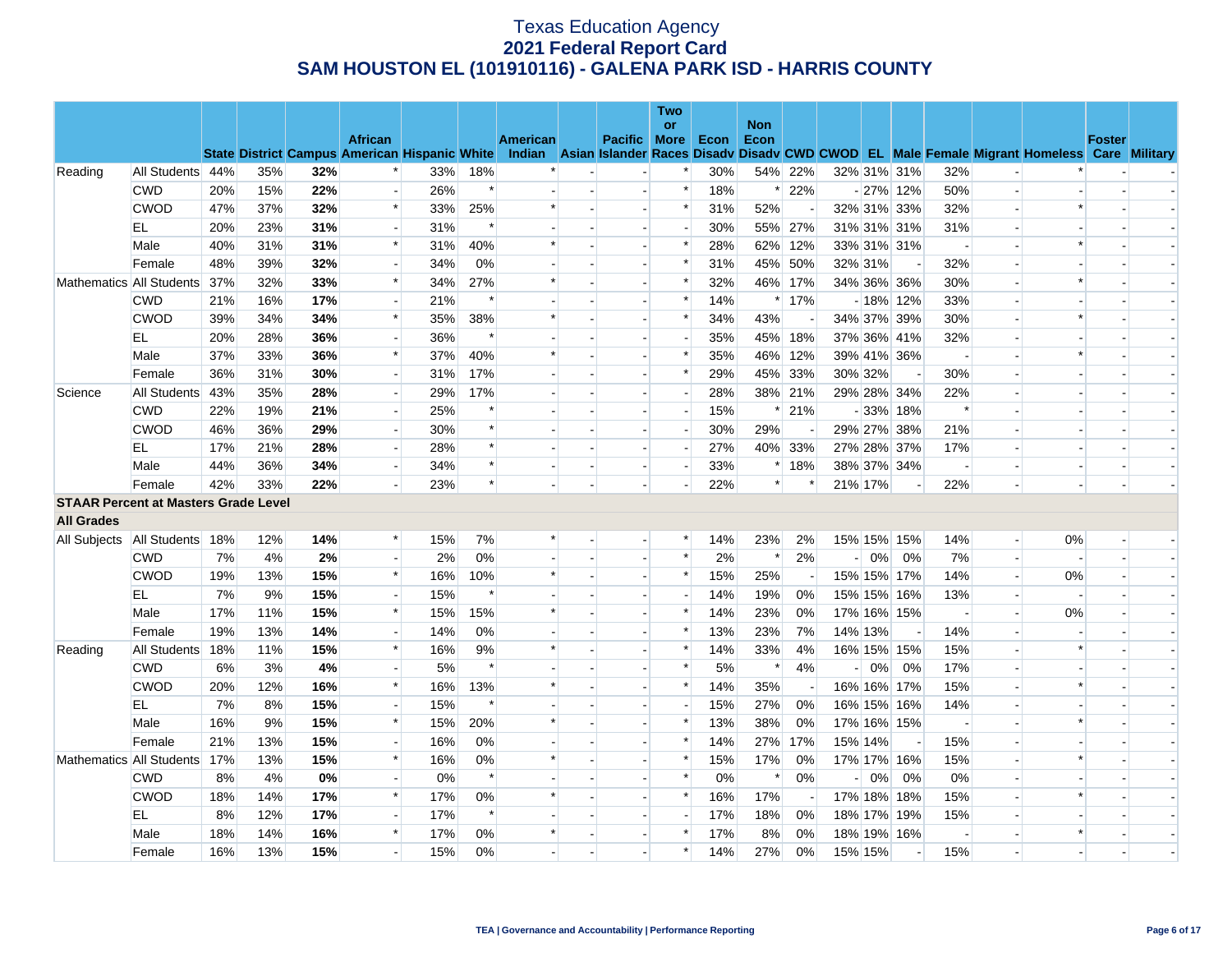|         |              |     |     |     | <b>African</b> | State District Campus American Hispanic White |     | <b>American</b> | Pacific More | Two<br>or | Econ | <b>Non</b><br>Econ |       |          |             |    | Indian Asian Islander Races Disady Disady CWD CWOD EL Male Female Migrant Homeless Care Military | Foster |  |
|---------|--------------|-----|-----|-----|----------------|-----------------------------------------------|-----|-----------------|--------------|-----------|------|--------------------|-------|----------|-------------|----|--------------------------------------------------------------------------------------------------|--------|--|
| Science | All Students | 19% | 12% | 9%  |                | 9%                                            | 17% |                 |              |           | 9%   | 13%                | $0\%$ |          | 11% 7% 12%  | 6% |                                                                                                  |        |  |
|         | <b>CWD</b>   | 8%  | 3%  | 0%  |                | 0%                                            |     |                 |              |           | 0%   |                    | 0%    | $0\%$    | $0\%$       |    |                                                                                                  |        |  |
|         | <b>CWOD</b>  | 20% | 13% | 11% |                | 10%                                           |     |                 |              |           | 10%  | 14%                |       |          | 11% 7% 15%  | 6% |                                                                                                  |        |  |
|         | EL.          | 4%  | 5%  | 7%  |                | 7%                                            |     |                 |              |           | 7%   | 0%                 | 0%    |          | 7% 7% 10%   | 3% |                                                                                                  |        |  |
|         | Male         | 20% | 12% | 12% |                | 11%                                           |     |                 |              |           | 11%  |                    | $0\%$ |          | 15% 10% 12% |    |                                                                                                  |        |  |
|         | Female       | 18% | 12% | 6%  |                | 6%                                            |     |                 |              |           | 7%   |                    |       | $6\%$ 3% |             | 6% |                                                                                                  |        |  |

- Indicates there are no students in the group.

\* Indicates results are masked due to small numbers to protect student confidentiality.

### **Part (iii): Academic Growth and Graduation Rate**

#### **Part (iii)(I): Academic Growth**

This section provides information on students' academic growth for mathematics and reading/ELA for public elementary schools and secondary schools which don't have a graduation rate, for the 2020-21 school year. These results include all students tested, regardless of whether they were in the accountability subset. (CWD: children with disability; CWOD: children without disability; EL: English learner)

 *USDE waived reporting requirements in Section 1111(h)(1)(C)(iii)(I) (other academic indicator results for schools that are not high schools) for the 2020-21 school year.* 

#### **Part (iii)(II): Graduation Rate**

This section provides information on high school graduation rates for the class of 2020.

## **There is no data for this campus.**

### **Part (iv): English Language Proficiency**

This section provides information on the number and percentage of English learners achieving English language proficiency based on the 2021 Texas English Language Proficiency Assessment System (TELPAS) data. (EL: English learner)

| <b>Total</b> | <b>EL in Proficiency</b> | Rate of     |
|--------------|--------------------------|-------------|
| <b>Class</b> | of EL                    | Proficiency |
| 456          | 47                       |             |

- Indicates there are no students in the group.
- \* Indicates results are masked due to small numbers to protect student confidentiality.
- $\diamond$  Indicates data reporting does not meet for Minimum Size.